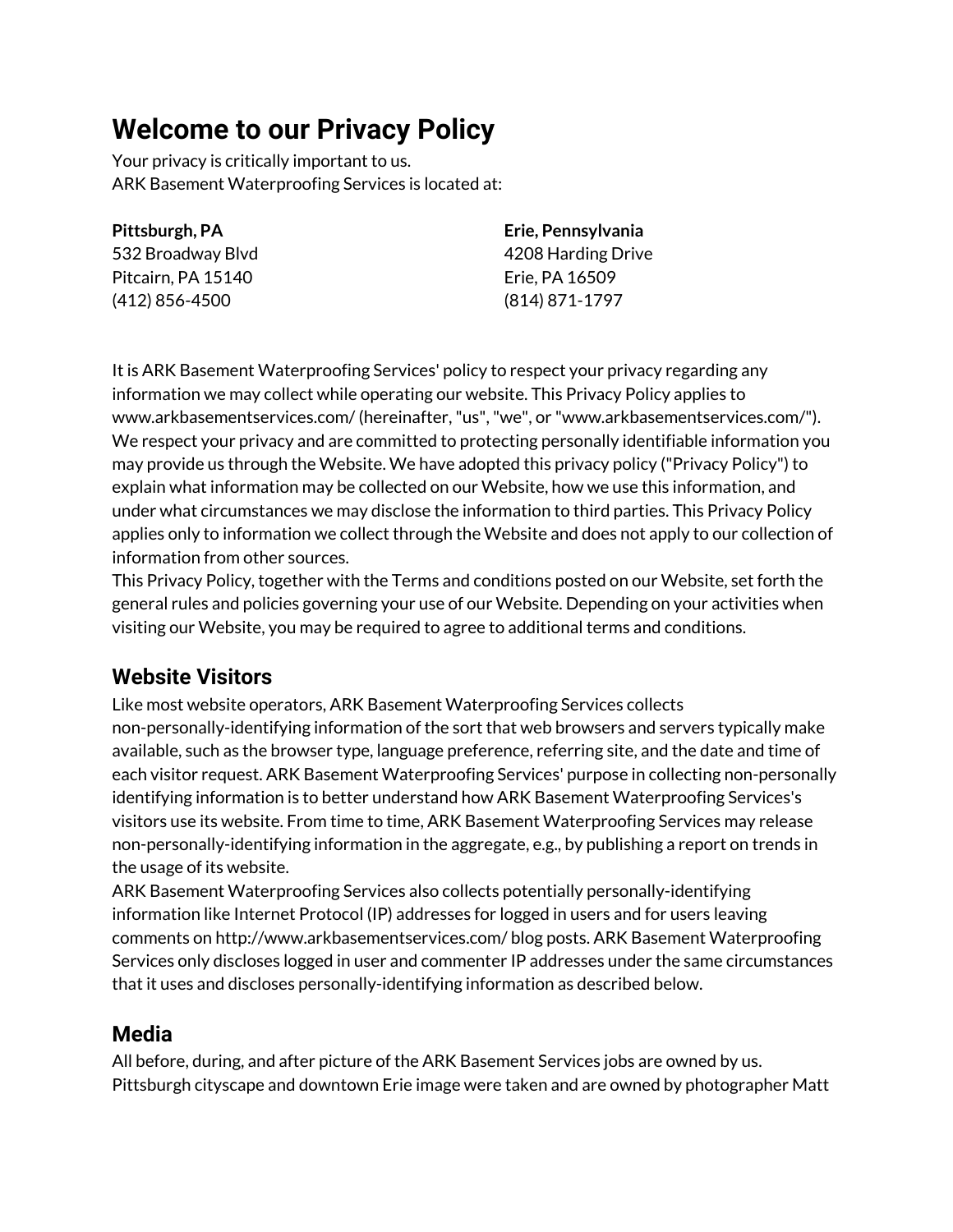Fassnacht and are prohibited for public use. Do not download and save Matt Fassnacht's photos for use without the photographer's consent.

## **Gathering of Personally-Identifying Information**

Certain visitors to ARK Basement Waterproofing Services' websites choose to interact with ARK Basement Waterproofing Services in ways that require ARK Basement Waterproofing Services to gather personally-identifying information. The amount and type of information that ARK Basement Waterproofing Services gathers depend on the nature of the interaction.

#### **Security**

The security of your Personal Information is important to us, but remember that no method of transmission over the Internet, or method of electronic storage is 100% secure. While we strive to use commercially acceptable means to protect your Personal Information, we cannot guarantee its absolute security.

## **Advertisements**

Ads appearing on our website may be delivered to users by advertising partners, who may set cookies. These cookies allow the ad server to recognize your computer each time they send you an online advertisement to compile information about you or others who use your computer. This information allows ad networks to, among other things, deliver targeted advertisements that they believe will be of most interest to you. This Privacy Policy covers the use of cookies by ARK Basement Waterproofing Services and does not cover the use of cookies by any advertisers.

# **Links To External Sites**

Our Service may contain links to external sites that are not operated by us. If you click on a third party link, you will be directed to that third party's site. We strongly advise you to review the Privacy Policy and the terms and conditions of every site you visit.

We have no control over and assume no responsibility for the content, privacy policies or practices of any third party sites, products or services.

## **Remarketing**

During the process in which we remarket, www.arkbasementservices.com/ uses the remarketing services to advertise on third party websites (including Google) to previous visitors to our site. It could mean that we advertise to previous visitors who haven't completed a task on our site, for example using the contact form to make an inquiry. This could be in the form of an advertisement on the Google search results page or a site in the Google Display Network. Third-party vendors, including Google, use cookies to serve ads based on someone's past visits. Of course, any data collected will be used in accordance with our own privacy policy and Google's privacy policy.